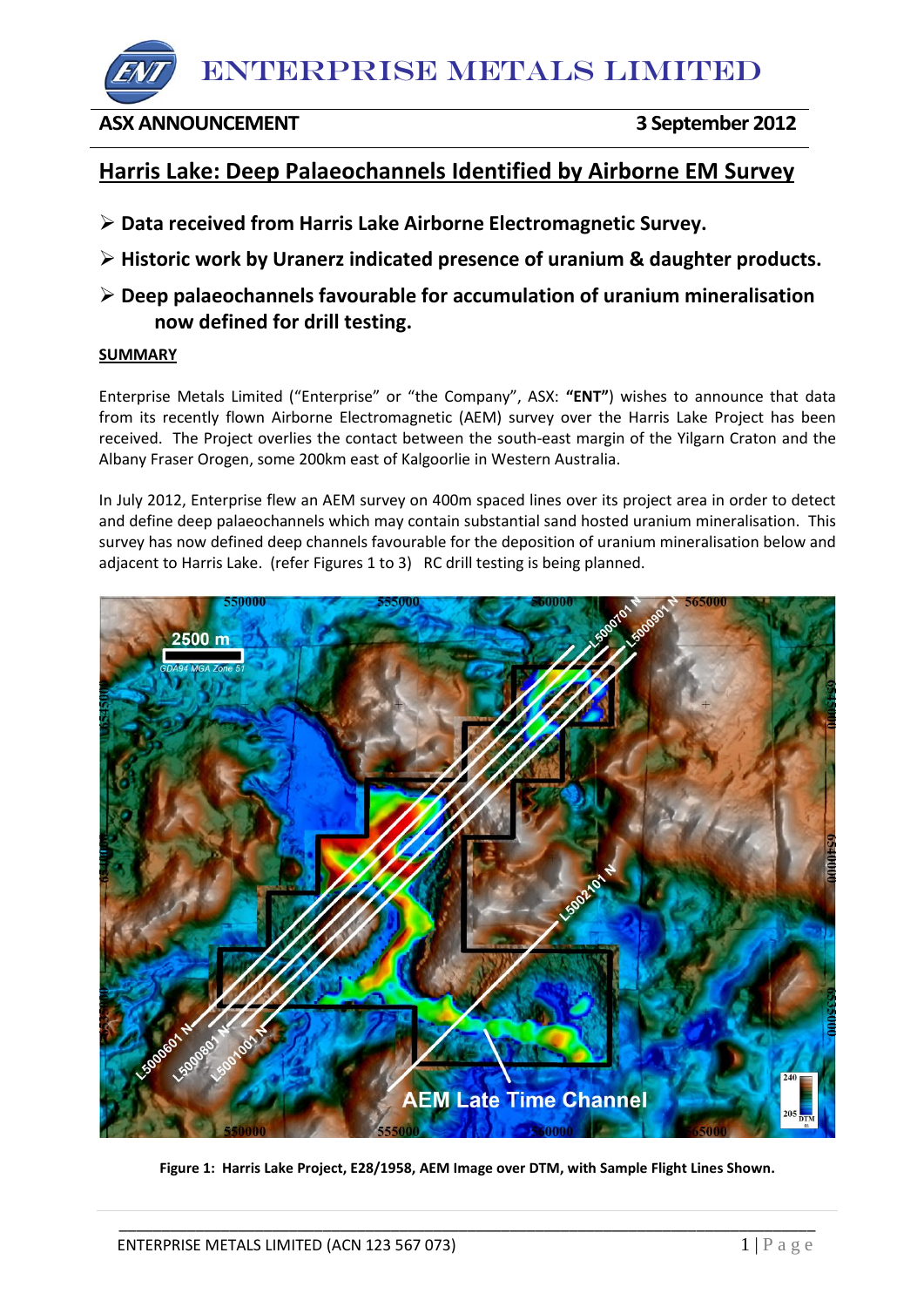ENTERPRISE METALS LIMITED



Enterprise has flown an AEM survey over the Harris Lake Project. Preliminary processing of the data shows deep broad palaeochannels underlying present day drainage. (Figure 1) The Company considers these palaeochannels to be highly prospective sites for uranium mineralisation.

Historic exploration for uranium in the region focussed on the drainage systems associated with Harris Lake and Lake Rivers during 1974-1978. Historic RC drilling identified several palaeochannels and a maximum value of 138ppm  $U_3O_8$  was obtained in hole ZR6 from the interval 22-23m, located 7km to the north of Enterprise's Exploration Licence 28/1958.

Uranerz identified *ferruginous radioactive mounds* within Harris Lake and concluded that these mounds were the source of most of the surficial radiometric anomalies within the lake. Studies undertaken by Uranerz showed that the radioactivity of these mounds was sourced from uranium daughter products, ie from the natural decay of primary uranium mineralisation. (WAMEX Open File Report A7366).

Shown below in Figures 2 and 3 are sample Conductivity Depth Images (CDI's) from the AEM survey, highlighting +150m deep palaeochannels which Enterprise considers to be highly prospective for sand hosted uranium mineralisation.



**Figure 2: Harris Lake Project – Sample CDI's from Northern Area**

\_\_\_\_\_\_\_\_\_\_\_\_\_\_\_\_\_\_\_\_\_\_\_\_\_\_\_\_\_\_\_\_\_\_\_\_\_\_\_\_\_\_\_\_\_\_\_\_\_\_\_\_\_\_\_\_\_\_\_\_\_\_\_\_\_\_\_\_\_\_\_\_\_\_\_\_\_\_\_\_\_\_